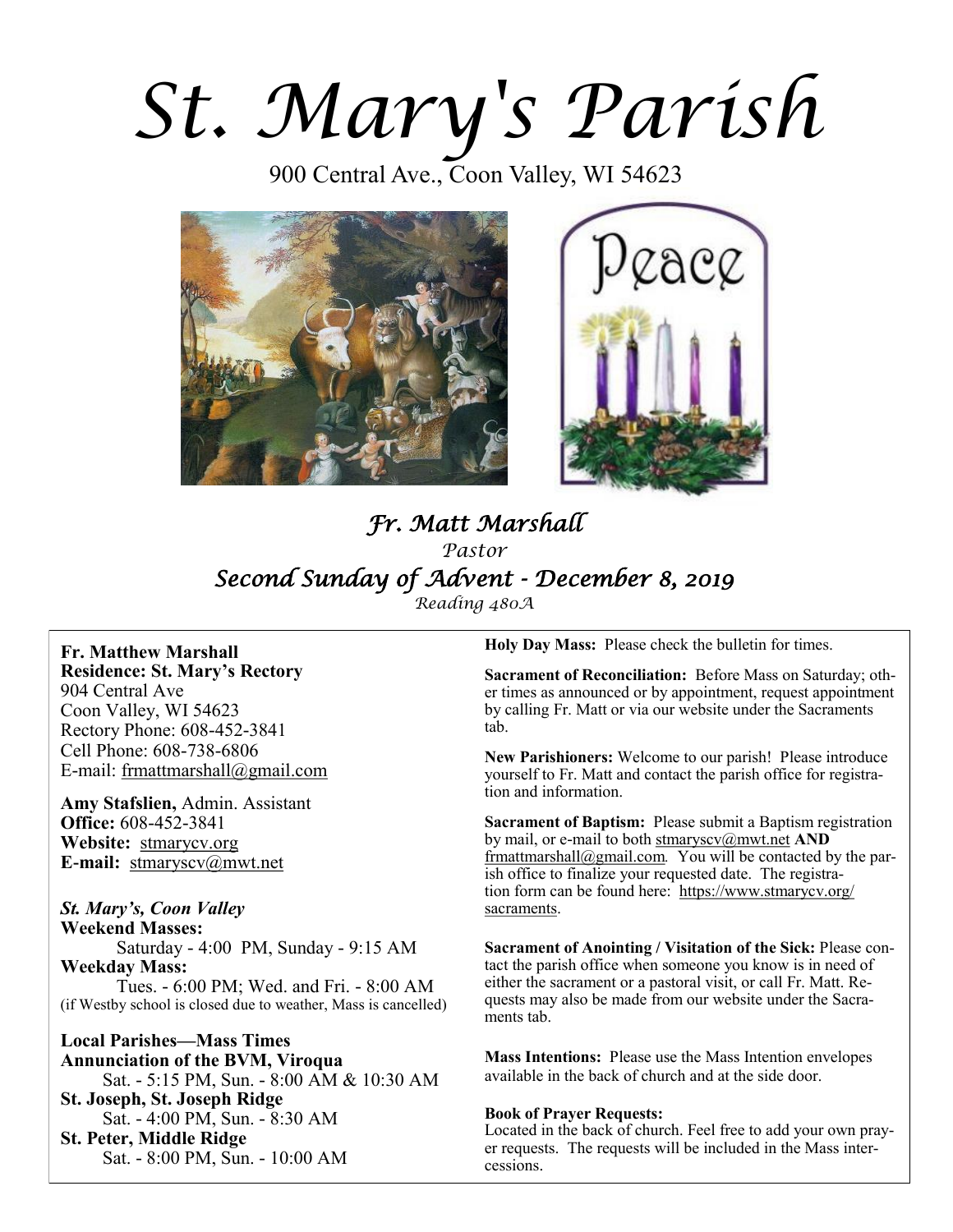# *St. Mary's Parish, Coon Valley, WI Second Sunday of Advent*

**—————————————————————————–———–-——–--—————————————–—**

# **Local Saint!**

Our Diocese can be proud to celebrate the life of one of our native son's who will be declared Blessed this weekend by Pope Francis. This means that churches can publicly ask Bl. James for prayers. It means that one miracle has already been confirmed through his intercession. Brother James Miller, a (De La Salle) Christian Brother, who was born in Stevens Point, Wisconsin and ministered to the people of Nicaragua and Guatemala as well as having taught at Cretin High School (now Cretin-Derham Hall) in St. Paul, MN. Jim was brutally shot to death as he was repairing a wall at the De La Salle Indian School in Huehuetenango, Guatemala on February 13, 1982. This occurred because the Brothers were relentless in their efforts to keep the Indian boys from being conscripted into the military. Brother James was very aware of the oppression of the Guatemalan Indian people and worked to provide training in job and leadership skills ([https://](https://www.cbmidwest.org/New/celebrating-blessed-brother-james-miller-fsc/) [www.cbmidwest.org/New/celebrating-blessed-brother-james-miller](https://www.cbmidwest.org/New/celebrating-blessed-brother-james-miller-fsc/) $fsc$ ).

Here is a prayer for his help:

*Loving and gracious God, We thank you for the gift of Blessed James Miller, who along with the other named and unnamed martyrs of Central America, at great cost to themselves, worked diligently to help the poor and to relieve their oppression. As we call Brother James blessed, so may we celebrate and willingly follow his example of love, generosity, and faith. Amen.*



# Mass Intentions

Bl. James Miller



| Giving Last Week                        |          | Week 48                     | 12/1/2019   |
|-----------------------------------------|----------|-----------------------------|-------------|
| Adult Envelopes \$1000.00 Needed Weekly |          |                             | \$1,900.00  |
| Offertory                               |          | \$144.00 Received This Week | \$1,144.00  |
| Total                                   |          | \$1144.00 YTD Needed        | \$74,200.00 |
|                                         |          | YTD Received                | \$75,728.35 |
| 31 Adult Env                            |          | Difference                  | 1,528.35    |
| <b>BEET</b> Grant                       | \$550.00 |                             |             |
| Sale of Old<br>Windows                  | \$89.00  |                             |             |

## Annual Appeal 2019-20

| We have the following dates available for the next         |                                                                                                                  | . .                     |                       |
|------------------------------------------------------------|------------------------------------------------------------------------------------------------------------------|-------------------------|-----------------------|
| few months: Dec. 17. Jan. 3, 7, 8, 15, 16, 17, 21, 22, 24, | As of 12/03/2019                                                                                                 | <b>Total Pledged</b>    | <b>Total Payments</b> |
| $25, 28, 29, \& 31.$                                       | Pledged/Paid                                                                                                     | \$7,350.00              | \$6,700.00            |
| Please use the Mass Intention Envelopes located in the     | <b>Target Amount</b>                                                                                             | \$11,755.00             | \$11,755.00           |
| back and by the side door to request a Mass. Thank you.    | <b>Amt Over Target</b>                                                                                           | (\$4.405.00)            | (\$5.055.00)          |
| Dec. 07 - 4:00 PM ~ †Anna Kerska                           | Percent Pledged: 62.53%, Percent Received: 57%                                                                   |                         |                       |
|                                                            | Number Contributing                                                                                              | 23                      |                       |
| Dec. 08 - 9:15 AM $\sim \dagger$ Arlene Seichter           | Thank you to everyone who has donated thus far. We                                                               |                         |                       |
| Dec. 10 - 6:00 PM $\sim$ Our Parish Family                 | are on our way! There are extra cards and envelopes                                                              |                         |                       |
| Dec. 11 - 8:00 AM $\sim$ Our Parish Family                 | near the church doors, or you may also donate online at:                                                         |                         |                       |
| Dec. 13 - 8:00 AM $\sim$ Our Parish Family                 | https://diolc.org/donate-online, under Designation,<br>choose: 2019 (445) St. Mary Parish. Keep in mind that any |                         |                       |
| Dec. 14 - 4:00 PM $\sim$ †Edward Kerska                    | money donated above our goal is returned to our parish                                                           |                         |                       |
| Dec. 15 - 9:15 AM $\sim$ †Ken and Irene Roesler            |                                                                                                                  | untaxed by the Diocese! |                       |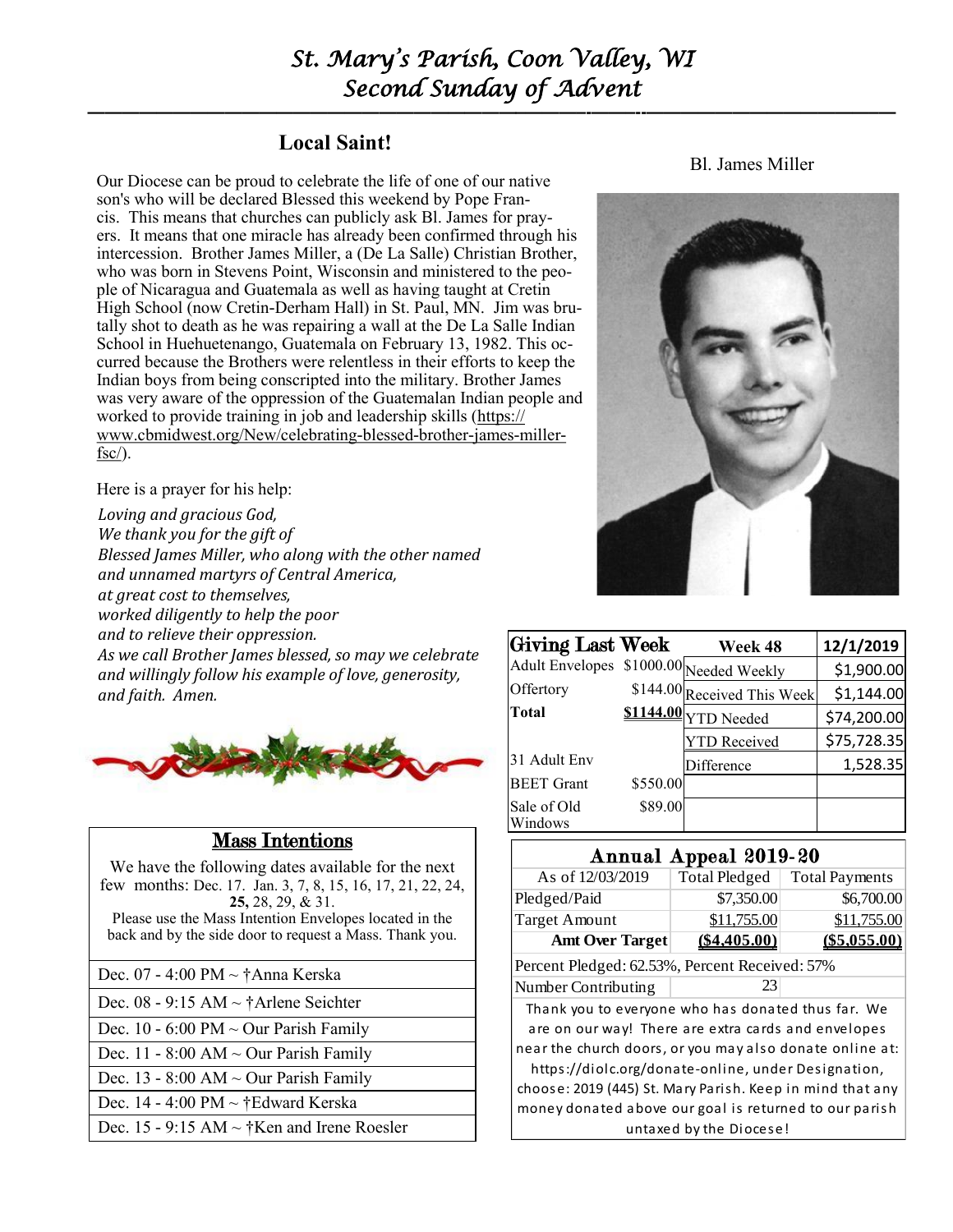| <b>Next Week in Service</b>                                                                   |                                  |                                 |  |
|-----------------------------------------------------------------------------------------------|----------------------------------|---------------------------------|--|
| If you are not able to be at the Mass scheduled below,<br>please find a substitute. Thank you |                                  |                                 |  |
|                                                                                               | <b>Sat., Dec. 14</b><br>4:00 PM  | <b>Sun., Dec. 15</b><br>9:15 AM |  |
| Servers:                                                                                      | <b>VOLUNTEERS</b>                |                                 |  |
| Reader (s):                                                                                   | Jeana LeJeune                    | Keith Kenyon                    |  |
| Communion<br>Minister (s):                                                                    | Mary Gajewski                    | Jodie Holdorf                   |  |
| Ushers:                                                                                       | Andy LeJeune and<br>Volunteer    | Mark Boland and<br>Volunteer    |  |
| Money<br>Counters:                                                                            | Caroline Tiedeman and Pat Kammel |                                 |  |

# Parish Announcements

#### **Join Us at the** *Kriskindlmarkt* **(Christmas Market)**

The Shrine of Our Lady of Guadalupe will be hosting their annual *Kriskindlmarkt* December 14-15, 2019. **Any parishioners who would like to meet as a group for the brunch on Saturday, December 14 must sign up in the back of church so reservations can be made.** The group will meet at 11:00AM. in the main entrance. The cost of the brunch is \$14.95 and will be paid for at the door. *Please sign up by December 8* or earlier. The tradition of holding Christmas markets during the season of Advent originated in Germany in the mid-16th Century. This year's market will include many handcrafted items, delicious baked goods, German buffet, live nativity, Christmas carolers, a cozy fire, and much more. The market will be open from 10:00AM. -4:00PM. each day.

#### **Christmas Mass Liturgical Ministry Sign Up**

If you are an Usher, Reader, Communion Minister or Altar Server and are able to help with Christmas Masses, please sign up in the back of church. Thank you.

#### **Christmas Flower Donations**

If you wish to donate toward the Christmas Flowers, please use the envelopes located at the church entrances/exits. Return the envelope by dropping in the collection basket. Thank you!

#### **Dec. 11 & 18 ~ Prayer Opportunity**

Advent is fasting approaching! This Advent our parish will have an extra opportunity of prayer offered through The Liturgy of the Hours; the prayer of the Church meant to welcome God into the various hours of the day. **We will offer Vespers, or Evening Prayer, Wednesday at 6:45 PM on December 11th and 18th.** Please consider coming to experience this form of prayer from our Church's tradition. The prayers last about 20 min. Prayer books are provided, but you can look at the prayers online at: [http://www.liturgies.net/Liturgies/Catholic/loh/](http://www.liturgies.net/Liturgies/Catholic/loh/advent/week1wednesdayep.htm) [advent/week1wednesdayep.htm.](http://www.liturgies.net/Liturgies/Catholic/loh/advent/week1wednesdayep.htm)

#### **Advent Retreat**

Fr. Matt will be offering an Advent retreat at St. Leo's in West Salem Dec 19 - 21. Thurs and Fri at 6:30 PM with Confessions to follow on Friday. Saturday Dec 21st Fr. Kennedy will swap parishes with Fr. Matt who will take the 4 PM Mass at West Salem with concluding retreat presentation to follow.

#### **A Bulletin Just for Kids**

Each week we now have a children's version of the bulletin. It contains activities about the weekend reading. They are fun! Feel free to have a look at one on your way out today. It is for the young and the young at heart!

#### **Free Advent Prayer Books**

The Word Among Us Advent prayer books are in the pews. Please take as many as you will find helpful!

#### **Calendars and Contribution Envelopes for 2020**

Please pick up your 2020 Contributions envelopes from the back of church, if you do not have a box and would like one, please call the Rectory at 608-452-3841. Also available are the 2020 Liturgical Calendars, sponsored by the PCCW.

#### **Retirement Fund for Religious Collection Dec. 7/8**

Support aging religious. An additional collection this weekend is for the Retirement Fund for Religious. Many senior Catholic sisters, brothers, and religious order priests served for little or no pay. Today, religious communities often do not have enough savings to meet retirement needs. Your gift helps provide medications, nursing care, and more for tens of thousands of elderly religious. It also helps ensure younger members can continue the good works of their elders. Please be generous.

#### **Accepting Mass Intentions for 2020**

Have that special date you want to reserve for a loved one? Please use the Intention Envelopes located at the back of church and the side door to submit your requests for 2020.

#### **CV Lions Tree Lighting Food Pantry Fundraiser**

Last year St. Mary's parishioners and the Men's Club contributed a total of \$701.00!!! Our goal is to raise \$1.00 more this year. To contribute use the food pantry collection basket in the back of church. The collection runs the weekend of Nov. 2-3 until the weekend of Dec. 21-22. Please be generous and help us and the Lions' reach our goals. **(The Vernon County Food Pantry is able to purchase \$18 worth of food for every \$1 that is donated!!!)**

**Donut Sunday—January 12th** to Welcome our New Parish Members from the past year. Please join us downstairs for some fresh donuts and beverages, and get to know your fellow parishioners. All are welcome, including guests!

#### **Order Anything on Amazon? Use Amazon Smile!**

*Amazon Smile* is the charitable arm of Amazon.com, please choose St. Mary's Parish every time you make a purchase through Amazon Smile. Log in to: [amazon.com/smile](http://amazon.com/smile) and click the word "supporting" under the search bar. You can search for St. Mary's by typing, "St. Mary Parish Coon Valley" **or simply click the link on our parish website: <stmarycv.org>**

#### **Reconciliation Opportunities**

Please take advantage of the additional confession opportunities in our area. On December 17th at St. Joseph Ridge Parish during adoration from 5:30-6:30 PM and on December 18th at St. Peter Parish from 7:30-8:30 PM. Confessathon on December 23rd from 9 AM - 6 PM at St. Joseph the Workman Cathedral, La Crosse. Fr. Matt will be hearing Confessions from 4 - 6 PM at the Cathedral on the 23rd, so will Bishop Callahan!